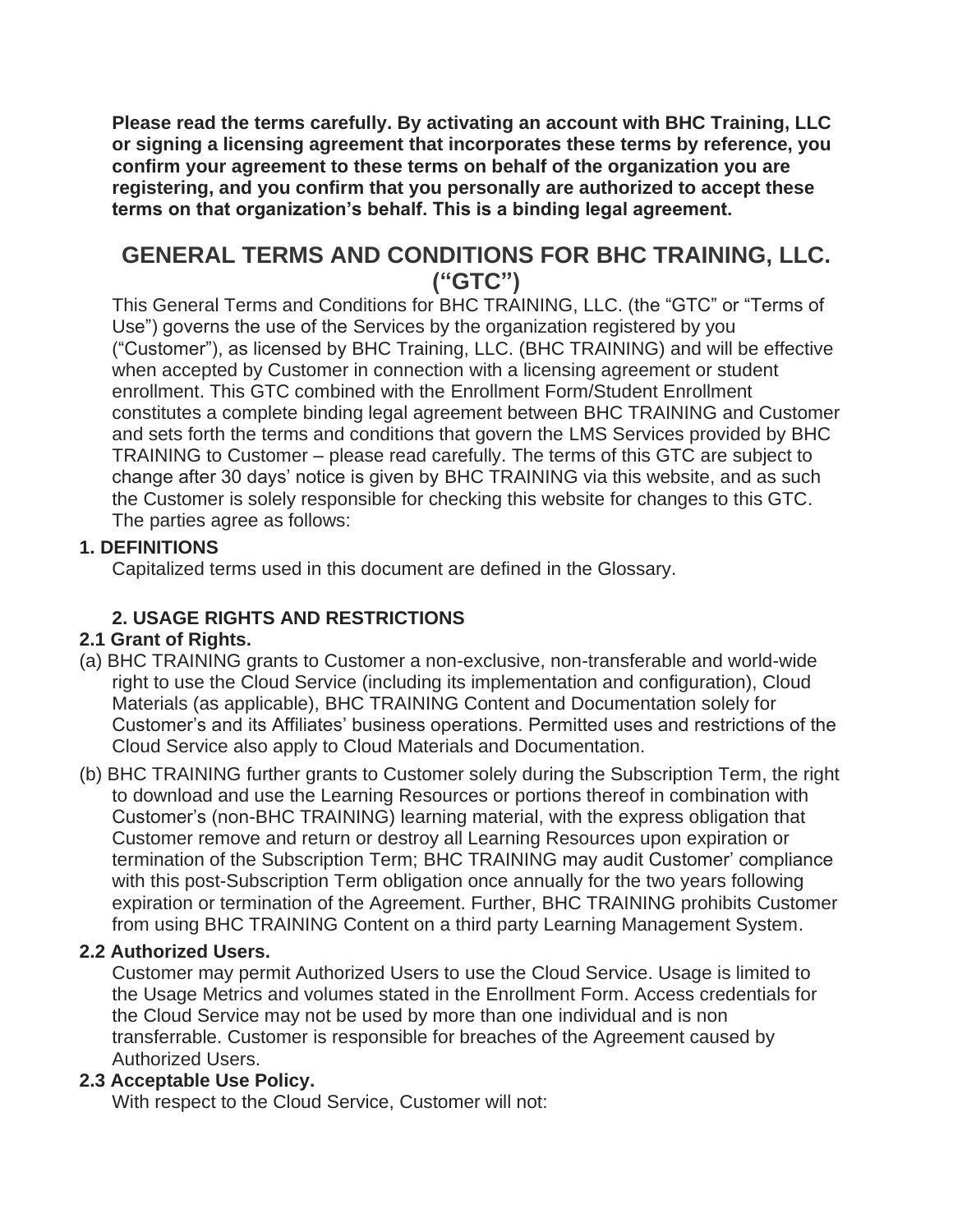- (a) disassemble, decompile, reverse-engineer, copy, translate or make derivative works,
- (b) transmit any content or data that is unlawful or infringes any intellectual property rights, or
- (c) circumvent or endanger its operation or security.
- (d) use in high-risk activities including, without limiting the generality of the foregoing, in any direct or active operations of any equipment in any nuclear, aviation, mass transit, or medical applications, or in any other inherently dangerous operation.

#### **2.4 Verification of Use.**

Customer will monitor its own use of the Cloud Service and report any use in excess of the Usage Metrics and volume. BHC TRAINING may monitor use to verify compliance with Usage Metrics, volume and the Agreement.

#### **2.5 Suspension of Cloud Service.**

BHC TRAINING may suspend or limit use of the Cloud Service if continued use may result in material harm to the Cloud Service or its users. BHC TRAINING will promptly notify Customer of the suspension or limitation. BHC TRAINING will limit a suspension or limitation in time and scope as reasonably possible under the circumstances.

#### **2.6 Third Party Web Services.**

The Cloud Service may include integrations with web services made available by third parties (other than BHC TRAINING' Affiliates) that are accessed through the Cloud Service and subject to terms and conditions with those third parties. These third party web services are not part of the Cloud Service and the Agreement does not apply to them.

#### **2.7 Mobile Access to Cloud Service**

If applicable, Authorized Users may access certain LMS Services through mobile applications obtained from third-party websites such as Android or Apple app store. The use of mobile applications may be governed by the terms and conditions presented upon download/access to the mobile application and not by the terms of the Agreement.

#### **2.8 On-Premise Components.**

The Cloud Service may include on-premise components that can be downloaded and installed (including updates) by Customer. The System Availability SLA does not apply to these components.

#### **2.9 Third-Party Application.**

If Customer installs or enables a third-party application for use with a Cloud Service, Customer (i) is solely responsible for obtaining and maintaining the license or other rights for its use of the third-party application, and (ii) grants BHC TRAINING permission to allow the provider of that third-party application to access Customer Data as required for the interoperation of the third-party application and the Cloud Service.

#### **2.10 Free Trials.**

BHC Training does not provide free trials.

## **3. BHC TRAINING RESPONSIBILITIES**

## **3.1 Provisioning.**

BHC TRAINING provides access to the Cloud Service as described in the Agreement. BHC TRAINING reserves the right to modify the course offerings and content of the online course library at any time.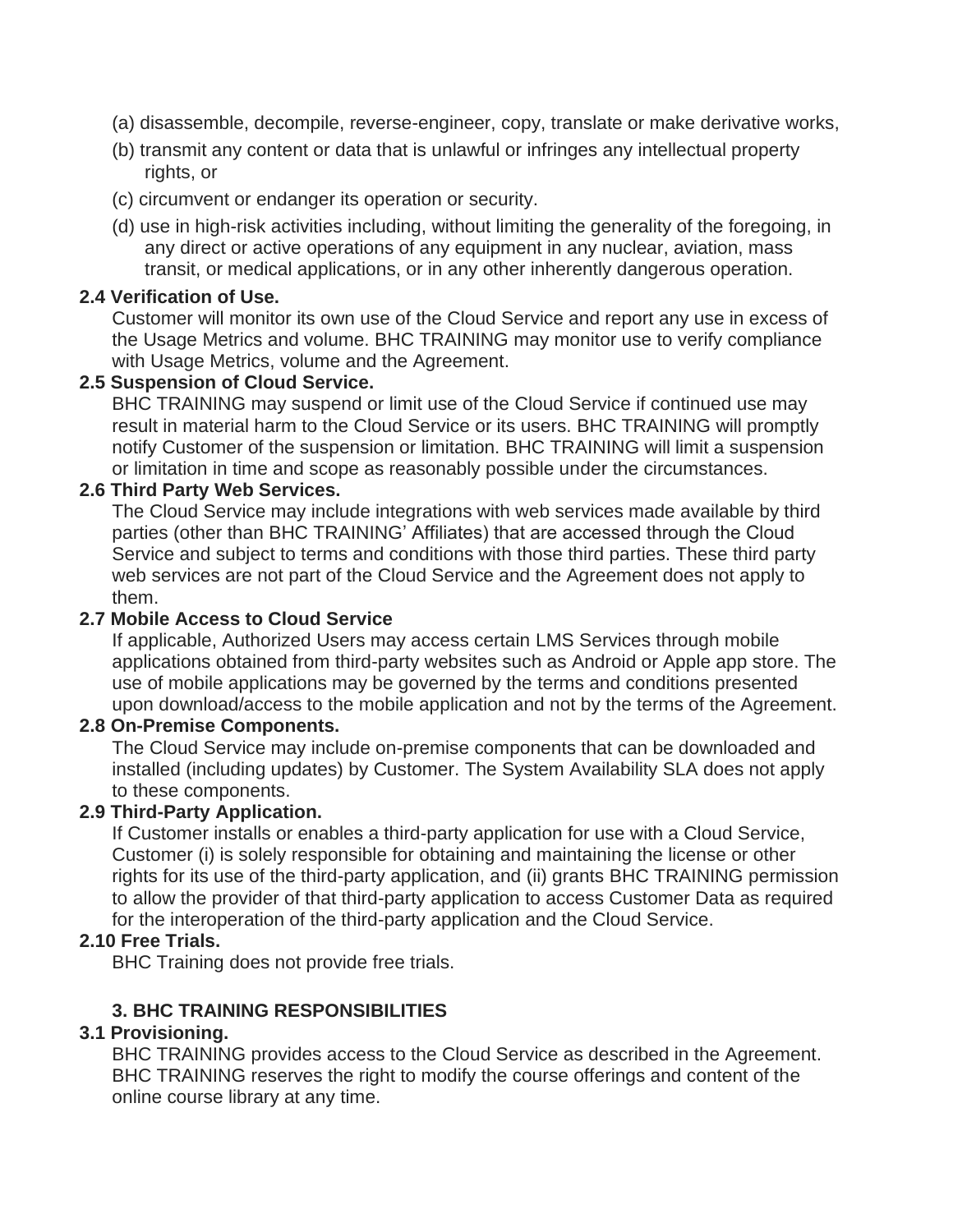### **3.2 Service Level Agreement and Support.**

If the parties have accepted an Enrollment Form with a paid Subscription Term for the Cloud Service, the Service Level Agreement shall apply.

## **3.3 Security.**

BHC TRAINING will implement and maintain appropriate technical and organizational measures to protect the personal data processed by BHC TRAINING as part of the Cloud Service.

# **3.4 Modifications.**

- (a) The Cloud Service and BHC TRAINING Policies may be modified by BHC TRAINING. BHC TRAINING will inform Customer of modifications by email, the support portal, release notes, Documentation or the Cloud Service. The information will be delivered by email if the modification is not solely an enhancement. Modifications may include optional new features for the Cloud Service, which Customer may use subject to the then-current Supplement and Documentation.
- (b) If Customer establishes that a modification is not solely an enhancement and materially reduces the Cloud Service, Customer may terminate its subscriptions to the affected Cloud Service by providing written notice to BHC TRAINING within thirty days after receipt of BHC TRAINING' informational notice.

## **3.5 Analyses.**

BHC TRAINING or BHC TRAINING' Affiliates may create analyses utilizing, in part, Customer Data and information derived from Customer's use of the Cloud Service and Consulting Services, as set forth below ("Analyses"). Analyses will anonymize and aggregate information and will be treated as Cloud Materials. Unless otherwise agreed, personal data contained in Customer Data is only used to provide the Cloud Service and Consulting Services. Analyses may be used for the following purposes:

- a) product improvement (in particular, product features and functionality, workflows and user interfaces) and development of new BHC TRAINING products and services,
- b) improving resource allocation and support,
- c) internal demand planning,
- d) training and developing machine learning algorithms,
- e) improving product performance,
- f) verification of security and data integrity
- g) identification of industry trends and developments, creation of indices and anonymous benchmarking

# **4. CUSTOMER AND PERSONAL DATA**

## **4.1 Customer Data.**

Customer is responsible for the Customer Data and entering it into the Cloud Service. Customer grants to BHC TRAINING (including BHC TRAINING' Affiliates and subcontractors) a nonexclusive right to process Customer Data solely to provide and support the Cloud Service.

## **4.2 Personal Data.**

Customer will collect and maintain all personal data contained in the Customer Data in compliance with applicable data privacy and protection laws.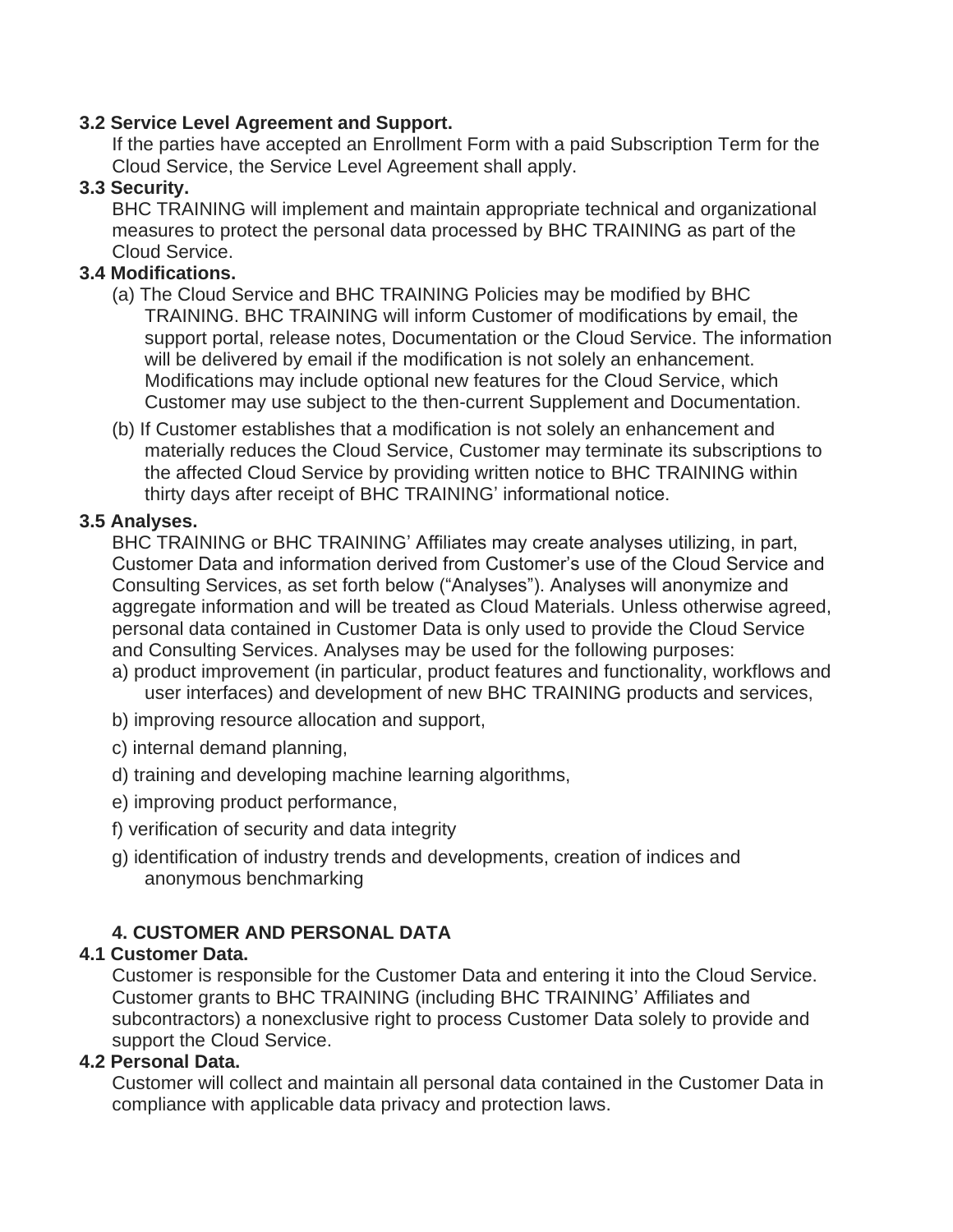### **4.3 Security.**

Customer will maintain reasonable security standards for its Authorized Users' use of the Cloud Service. Customer will not conduct or authorize penetration tests of the Cloud Service without advance approval from BHC TRAINING.

## **4.4 Access to Customer Data.**

- (a) During the Subscription Term, Customer can access its Customer Data at any time. Customer may export and retrieve its Customer Data in a standard format. Export and retrieval may be subject to technical limitations, in which case BHC TRAINING and Customer will find a reasonable method to allow Customer access to Customer Data.
- (b) Before the Subscription Term expires, if available, Customer may use BHC TRAINING' self-service export tools (as available) to perform a final export of Customer Data from the Cloud Service. Alternatively, Customer may request data export through support ticket.
- (c) At the end of the Agreement, BHC TRAINING will retain the Customer Data remaining on servers hosting the Cloud Service for up to 5 years. Retained data is subject to the confidentiality provisions of the Agreement.
- (d) In the event of third party legal proceedings relating to the Customer Data, BHC TRAINING will cooperate with Customer and comply with applicable law (both at Customer's expense) with respect to handling of the Customer Data.

## **5. CONSULTING SERVICES**

If applicable, BHC TRAINING will provide the Consulting Services, as mutually agreed by Customer and BHC TRAINING under a Statement of Work ("SOW"); such SOW(s) shall be subject to the terms of the GTC.

## **6. FEES AND TAXES**

## **6.1 Fees and Payment.**

Customer will pay fees as stated in the Enrollment Form. Customer will be invoiced on Start Date (as provided in the applicable Enrollment Form) for enrollment fees. For each Subsequent month, Customer will be invoiced for monthly maintenance fee and student enrollment and renewal fees. BHC TRAINING will also invoice Customer at the time Customer adds any enhanced or additional LMS Services. BHC TRAINING may provide invoices to an email address provided by Customer. Fees for non- recurring services will be invoiced by BHC TRAINING on a one-time basis and paid by Customer upon commencement of the Subscription Term. After prior written notice, BHC TRAINING may suspend Customer's use of the Cloud Service until payment is made. Customer cannot withhold, reduce or set-off fees owed nor reduce Usage Metrics during the Subscription Term. All Enrollment Forms are non-cancellable and fees non-refundable.

#### **6.2 Excess Use**

Customer's use of the Cloud Service is subject to the Agreement, including the Usage Metrics and their volume stated in the Enrollment Form. Any use of the Cloud Service that exceeds this scope will be subject to additional fees. Fees accrue from the date the excess use began. BHC TRAINING may invoice and Customer will pay for excess use based on applicable pricing in the Enrollment Form. Customer will execute an additional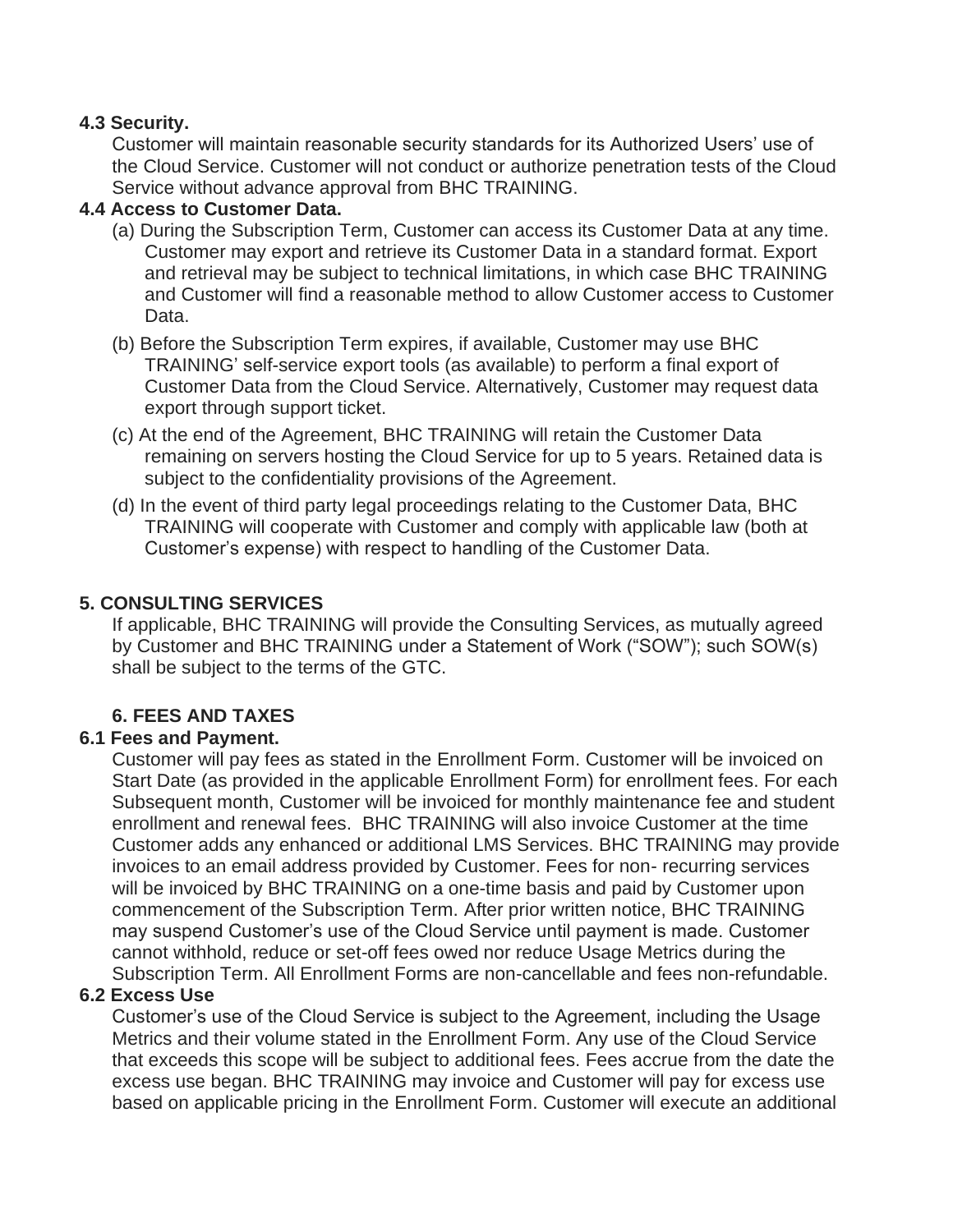Enrollment Form to document subscriptions for additional Usage Metrics and their volume.

#### **6.3 Taxes.**

Fees and other charges imposed under an Enrollment Form will not include taxes, all of which will be for Customer's account. Customer is responsible for all taxes, other than BHC TRAINING' income and payroll taxes. Customer must provide to BHC TRAINING any direct pay permits or valid tax-exempt certificates prior to signing an Enrollment Form. If BHC TRAINING is required to pay taxes (other than its income and payroll taxes), Customer will reimburse BHC TRAINING for those amounts and indemnify BHC TRAINING for any taxes and related costs paid or payable by BHC TRAINING attributable to those taxes.

## **6.4 Fee Increases**

BHC TRAINING may increase fees. Customer will be notified 90 days in advance and may elect to terminate services. Not raising fees is not a waiver of BHC TRAINING' right to do so. BHC TRAINING may increase fees if Customer elects to reduce the Cloud Service, Usage Metrics or volume.

#### **6.5 Payment**

Customer will pay to BHC TRAINING all fees due within thirty (30) days of date of invoice. Unpaid fees will accrue interest at the maximum legal rate. Customer purchase orders are for administrative convenience and not a condition of payment. Payment is not dependent upon completion of any implementation or other services.

## **7. PERSONAL DATA**

Personal Data shall remain confidential and is only accessible by the customer and BHC Training employees.

## **8. TERM AND TERMINATION**

#### **8.1 Term.**

BHC Training does not have term limits. The customer will be charged a \$750 early termination fee should they cancel services within the first 12 months of signing the enrollment agreement.

#### **8.2 Termination.**

A party may terminate the Agreement:

- (a) upon thirty days written notice of the other party's material breach unless the breach is cured during that thirty day period,
- (b) as permitted under Sections 3.4(b), 9.3(b), or 10.1(c) (with termination effective thirty days after receipt of notice in each of these cases), or
- (c) immediately if the other party files for bankruptcy, becomes insolvent, or makes an assignment for the benefit of creditors, or otherwise materially breaches Sections 13 or 14.6.

#### **8.3 Refund and Payments.**

There are no refunds for fees and services.

#### **8.4 Effect of Expiration or Termination.**

Upon the effective date of expiration or termination of the Agreement: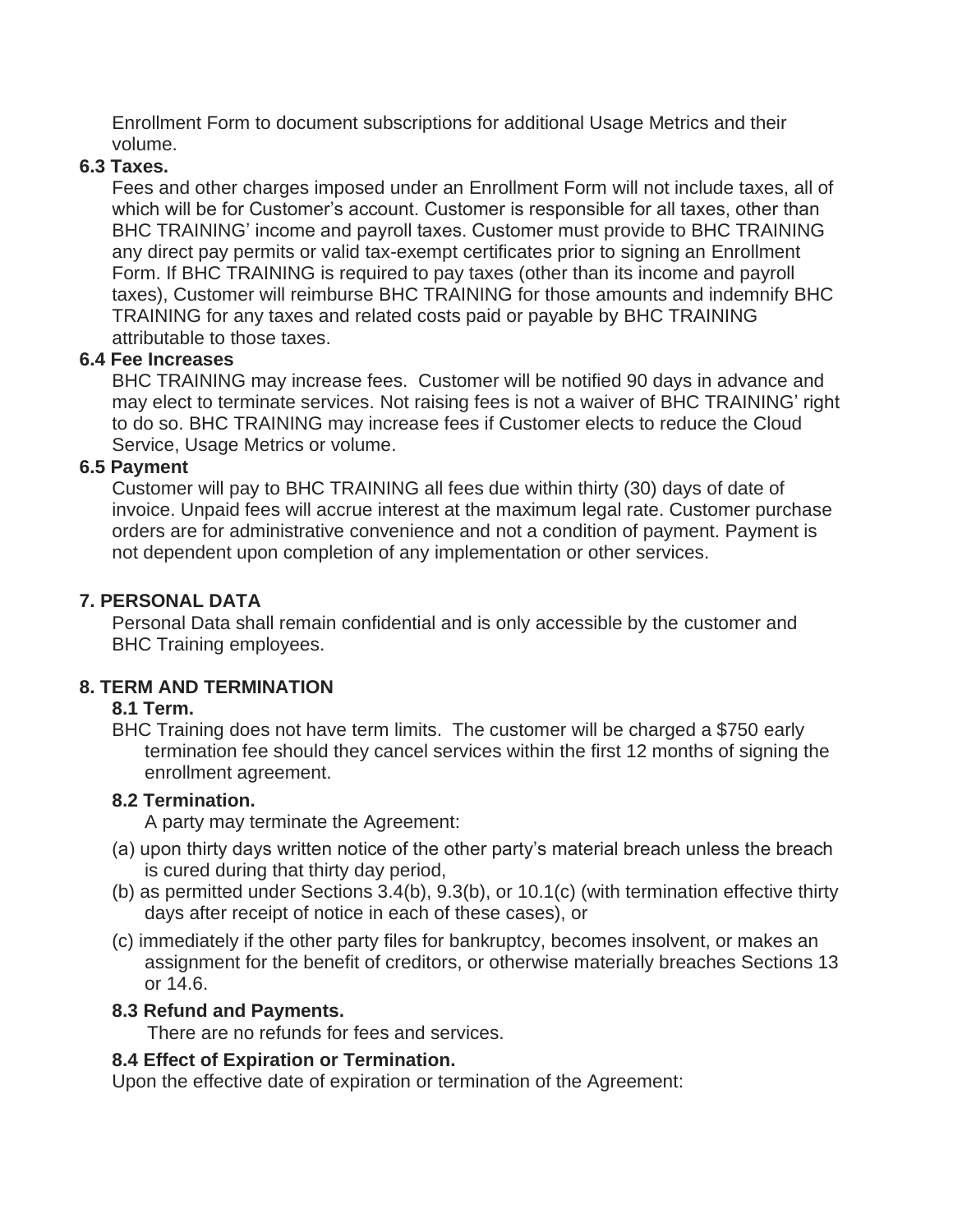(a) Customer's right to use the Cloud Service (including accessing course library and BHC TRAINING Content) and all BHC TRAINING Confidential Information will end..

#### **8.5 Survival.**

Sections 1, 6, 8.3, 8.4, 8.5, 10, 11, 12, 13, and 14 will survive the expiration or termination of the Agreement.

# **9. WARRANTIES**

### **9.1 Compliance with Law.**

Each party warrants its current and continuing compliance with all laws and regulations applicable to it in connection with:

- (a) in the case of BHC TRAINING, the operation of BHC TRAINING' business as it relates to the Cloud Service, and
- (b) in the case of Customer, the Customer Data and Customer's use of the Cloud Service.

## **9.2 Good Industry Practices.**

BHC TRAINING warrants that it will provide the Cloud Service:

- (a) in substantial conformance with the Documentation; and
- (b) with the degree of skill and care reasonably expected from a skilled and experienced global supplier of services substantially similar to the nature and complexity of the Cloud Service.

#### **9.3 Remedy.**

Customer's sole and exclusive remedies and BHC TRAINING' entire liability for breach of the warranty under Section 9.2 will be:

- (a) the re-performance of the deficient Cloud Service, and
- (b) if BHC TRAINING fails to re-perform, Customer may terminate its subscription for the affected Cloud Service. Any termination must occur within three months of BHC TRAINING' failure to re-perform.

## **9.4 System Availability.**

- (a) BHC TRAINING warrants to maintain an average monthly system availability for the production system of the Cloud Service as defined in the applicable service level agreement or Supplement ("SLA").
- (b) Customer's sole and exclusive remedy for BHC TRAINING' breach of the SLA is the issuance of a credit in the amount described in the SLA. Customer will follow BHC TRAINING' posted credit claim procedure. When the validity of the service credit is confirmed by BHC TRAINING in writing (email permitted), Customer may apply the credit to a future invoice for the Cloud Service or request a refund for the amount of the credit if no future invoice is due.
- (c) In the event BHC TRAINING fails to meet the SLA (i) for four consecutive months, or (ii) for five or more months during any twelve months period, or (iii) at a system availability level of at least 95% for one calendar month, Customer may terminate its subscriptions for the affected Cloud Service by providing BHC TRAINING with written notice within thirty days after the failure.

## **9.5 Warranty Exclusions.**

The warranties in Sections 9.2 and 9.4 will not apply if: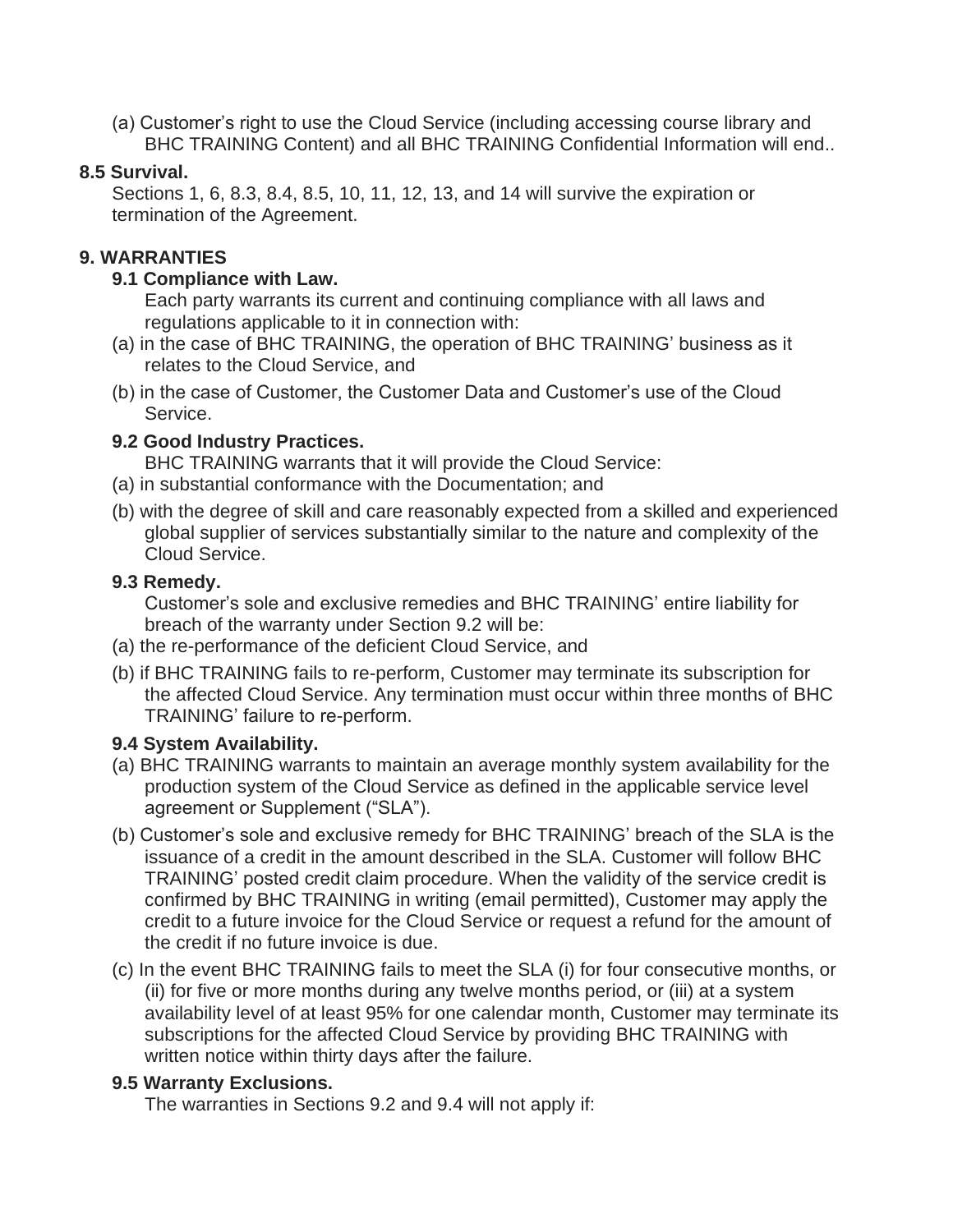- (a) the Cloud Service is not used in accordance with the Agreement or Documentation,
- (b) any non-conformity is caused by Customer, or by any product or service not provided by BHC TRAINING, or
- (c) the Cloud Service was provided for no fee.

### **9.6 Disclaimer.**

Except as expressly provided in the Agreement, neither BHC TRAINING nor its subcontractors make any representation or warranties, express or implied, statutory or otherwise, regarding any matter, including the merchantability, suitability, originality, or fitness for a particular use or purpose, non-infringement or results to be derived from the use of or integration with any products or services provided under the Agreement, or that the operation of any products or services will be secure, uninterrupted or error free. Customer agrees that it is not relying on delivery of future functionality, public comments or advertising of BHC TRAINING or product roadmaps in obtaining subscriptions for any Cloud Service.

# **10. THIRD PARTY CLAIMS**

## **10.1 Claims Brought Against Customer.**

- (a) BHC TRAINING will defend Customer against claims brought against Customer and its Affiliates by any third party alleging that Customer's and its Affiliates' use of the Cloud Service infringes or misappropriates a patent claim, copyright, or trade secret right. BHC TRAINING will indemnify Customer against all damages finally awarded against Customer (or the amount of any settlement BHC TRAINING enters into) with respect to these claims.
- (b) BHC TRAINING' obligations under Section 10.1 will not apply if the claim results from (i) Customer's breach of Section 2, (ii) use of the Cloud Service in conjunction with any product or service not provided by BHC TRAINING, or (iii) use of the Cloud Service provided for no fee.
- (c) In the event a claim is made or likely to be made, BHC TRAINING may (i) procure for Customer the right to continue using the Cloud Service under the terms of the Agreement, or (ii) replace or modify the Cloud Service to be non-infringing without a material decrease in functionality. If these options are not reasonably available, BHC TRAINING or Customer may terminate Customer's subscription to the affected Cloud Service upon written notice to the other.

## **10.2 Claims Brought Against BHC TRAINING.**

Customer will defend BHC TRAINING against claims brought against BHC TRAINING and its Affiliates and subcontractors by any third party related to Customer Data.

 Customer will indemnify BHC TRAINING against all damages finally awarded against BHC TRAINING and its Affiliates and subcontractors (or the amount of any settlement Customer enters into) with respect to these claims.

#### **10.3 Third Party Claim Procedure.**

(a) The party against whom a third party claim is brought will timely notify the other party in writing of any claim, reasonably cooperate in the defense and may appear (at its own expense) through counsel reasonably acceptable to the party providing the defense.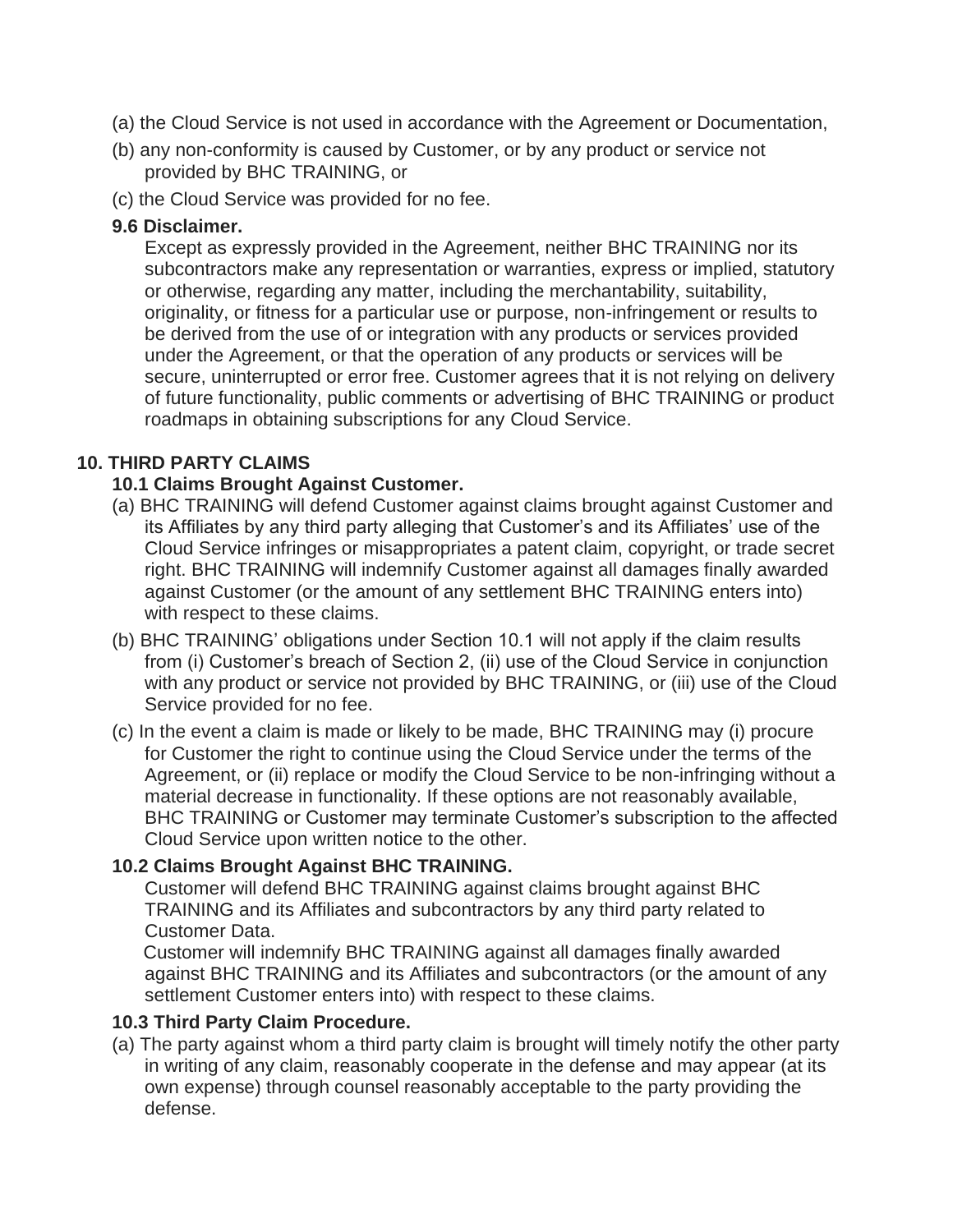- (b) The party that is obligated to defend a claim will have the right to fully control the defense.
- (c) Any settlement of a claim will not include a financial or specific performance obligation on, or admission of liability by, the party against whom the claim is brought.

#### **10.4 Exclusive Remedy.**

The provisions of Section 10 state the sole, exclusive, and entire liability of the parties, their Affiliates, Business Partners and subcontractors to the other party, and is the other party's sole remedy, with respect to covered third party claims and to the infringement or misappropriation of third party intellectual property rights.

# **11. LIMITATION OF LIABILITY**

#### **11.1 Unlimited Liability.**

Neither party will exclude or limit its liability for damages resulting from:

- (a) the parties' obligations under Section 10.1(a) and 10.2,
- (b) unauthorized use or disclosure of Confidential Information,
- (c) either party's breach of its data protection and security obligations that result in an unauthorized use or disclosure of personal data,
- (d) death or bodily injury arising from either party's gross negligence or willful misconduct, or
- (e) any failure by Customer to pay any fees due under the Agreement.

### **11.2 Liability Cap.**

Subject to Sections 11.1 and 11.3, the maximum aggregate liability of either party (or its respective Affiliates or BHC TRAINING' subcontractors) to the other or any other person or entity for all events (or series of connected events) arising in any twelve month period will not exceed the annual subscription fees paid for the applicable Cloud Service directly causing the damage for that twelve month period. Any "twelve month period" commences on the Subscription Term start date or any of its yearly anniversaries.

#### **11.3 Exclusion of Damages.**

Subject to Section 11.1:

- (a) neither party (nor its respective Affiliates or BHC TRAINING' subcontractors) will be liable to the other party for any special, incidental, consequential, or indirect damages, loss of good will or business profits, work stoppage or for exemplary or punitive damages, and
- (b) BHC TRAINING will not be liable for any damages caused by any Cloud Service provided for no fee.

#### **11.4 Risk Allocation.**

The Agreement allocates the risks between BHC TRAINING and Customer. The fees for the Cloud Service and Consulting Services reflect this allocation of risk and limitations of liability.

## **12. INTELLECTUAL PROPERTY RIGHTS**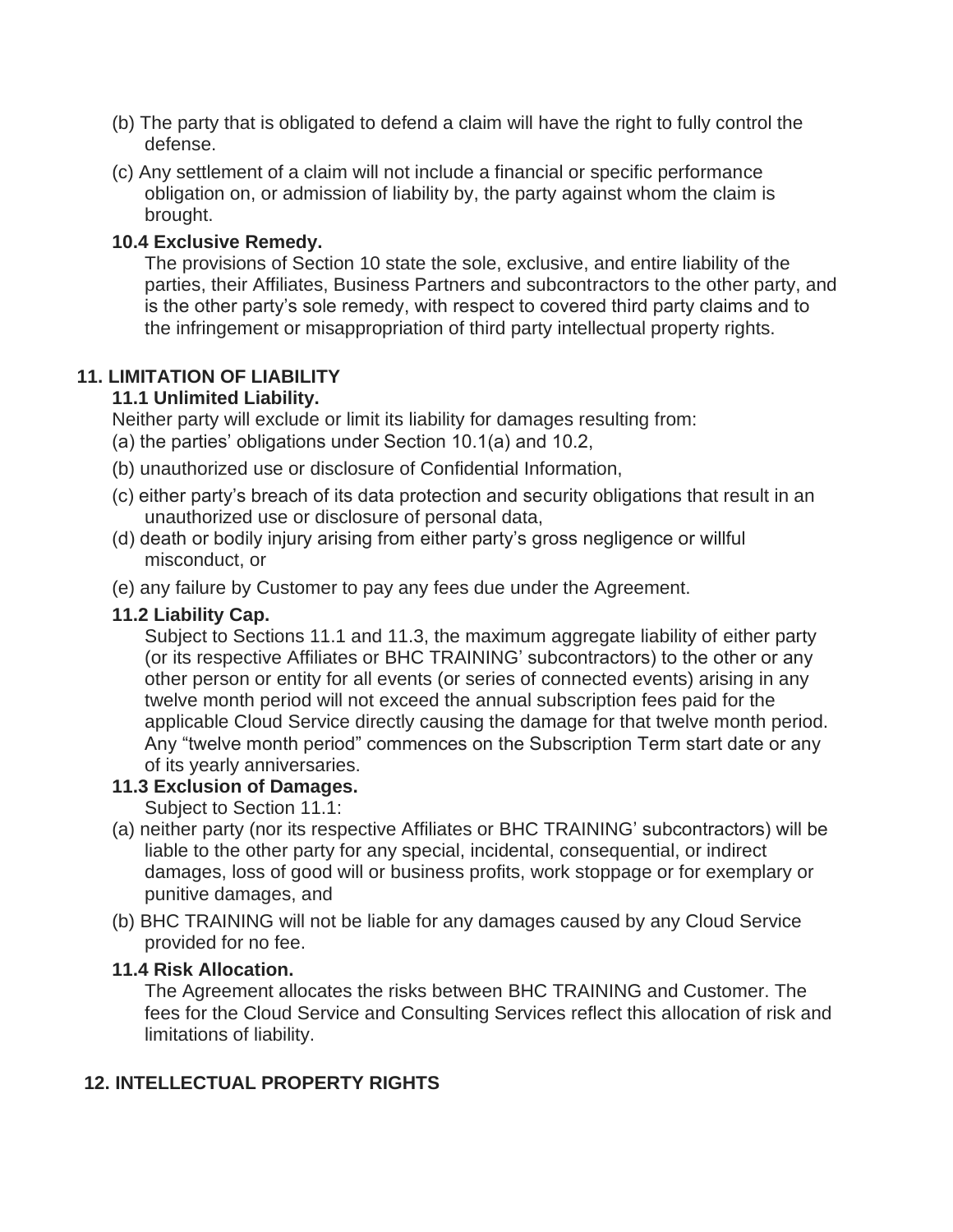#### **12.1 BHC TRAINING Ownership.**

BHC TRAINING, BHC TRAINING' Affiliates or licensors own all intellectual property rights in and related to the Cloud Service, Cloud Materials, Documentation, BHC TRAINING Content, Consulting Services, design contributions, related knowledge or processes, and any derivative works of them. All rights not expressly granted to Customer are reserved to BHC TRAINING and its licensors.

## **12.2 Customer Ownership.**

Customer retains all rights in and related to the Customer Data. BHC TRAINING may use Customer-provided trademarks solely to provide and support the Cloud Service.

#### **12.3 Non-Assertion of Rights.**

Customer covenants, on behalf of itself and its successors and assigns, not to assert against BHC TRAINING and its Affiliates or licensors, any rights, or any claims of any rights, in any Cloud Service, Cloud Materials, Documentation, BHC TRAINING Content or Consulting Services.

## **13. CONFIDENTIALITY**

## **13.1 Use of Confidential Information.**

- (a) The receiving party will protect all Confidential Information of the disclosing party as strictly confidential to the same extent it protects its own Confidential Information, and not less than a reasonable standard of care. Receiving party will not disclose any Confidential Information of the disclosing party to any person other than its personnel, representatives or Authorized Users whose access is necessary to enable it to exercise its rights or perform its obligations under the Agreement and who are under obligations of confidentiality substantially similar to those in Section 13. Customer will not disclose the Agreement or the pricing to any third party.
- (b) Confidential Information of either party disclosed prior to execution of the Agreement will be subject to Section 13.
- (c) In the event of legal proceedings relating to the Confidential Information, the receiving party will cooperate with the disclosing party and comply with applicable law (all at disclosing party's expense) with respect to handling of the Confidential Information.

#### **13.2 Exceptions.**

The restrictions on use or disclosure of Confidential Information will not apply to any Confidential Information that:

- (a) is independently developed by the receiving party without reference to the disclosing party's Confidential Information,
- (b) is generally available to the public without breach of the Agreement by the receiving party,
- (c) at the time of disclosure, was known to the receiving party free of confidentiality restrictions, or
- (d) the disclosing party agrees in writing is free of confidentiality restrictions.

## **13.3 Publicity.**

Neither party will use the name of the other party in publicity activities without the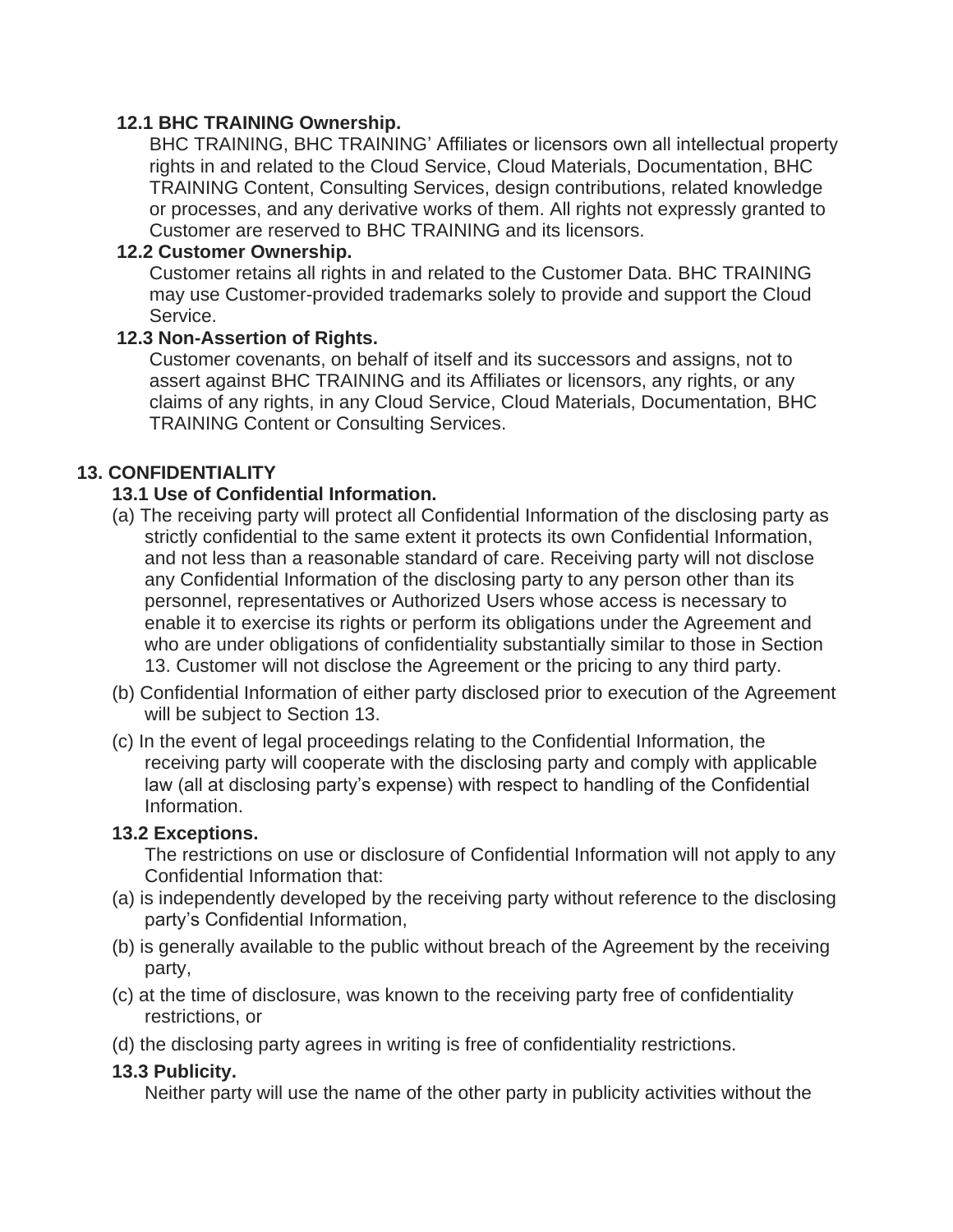prior written consent of the other, except that Customer agrees that BHC TRAINING may use Customer's name in customer listings or quarterly calls with its investors or, at times mutually agreeable to the parties, as part of BHC TRAINING' marketing efforts (including reference calls and stories, press testimonials, site visits). Customer agrees that BHC TRAINING may share information on Customer with its Affiliates for marketing and other business purposes and that it has secured appropriate authorizations to share Customer employee contact information with BHC TRAINING.

#### **14. MISCELLANEOUS**

#### **14.1 Severability.**

If any provision of the Agreement is held to be invalid or unenforceable, the invalidity or unenforceability will not affect the other provisions of the Agreement.

#### **14.2 No Waiver.**

A waiver of any breach of the Agreement is not deemed a waiver of any other breach.

#### **14.3 Electronic Signature.**

Electronic signatures that comply with applicable law are deemed original signatures.

#### **14.4 Regulatory Matters.**

BHC TRAINING Confidential Information is subject to export control laws of various countries, including the laws of the United States and Germany. Customer will not submit BHC TRAINING Confidential Information to any government agency for licensing consideration or other regulatory approval, and will not export BHC TRAINING Confidential Information to countries, persons or entities if prohibited by export laws.

#### **14.5 Notices.**

All notices will be in writing and given when delivered to the address set forth in an Enrollment Form with copy to the legal department. Notices by BHC TRAINING relating to the operation or support of the Cloud Service and those under Sections 3.4 and 6.1 may be in the form of an electronic notice to Customer's authorized representative or administrator identified in the Enrollment Form.

#### **14.6 Assignment.**

Without BHC TRAINING' prior written consent, Customer may not assign or transfer the Agreement (or any of its rights or obligations) to any party. BHC TRAINING may assign the Agreement to BHC TRAINING Affiliates.

#### **14.7 Subcontracting.**

BHC TRAINING may subcontract parts of the Cloud Service or Consulting Services to third parties. BHC TRAINING is responsible for breaches of the Agreement caused by its subcontractors.

#### **14.8 Relationship of the Parties.**

The parties are independent contractors, and no partnership, franchise, joint venture, agency, fiduciary or employment relationship between the parties is created by the Agreement.

#### **14.9 Force Majeure.**

Any delay in performance (other than for the payment of amounts due) caused by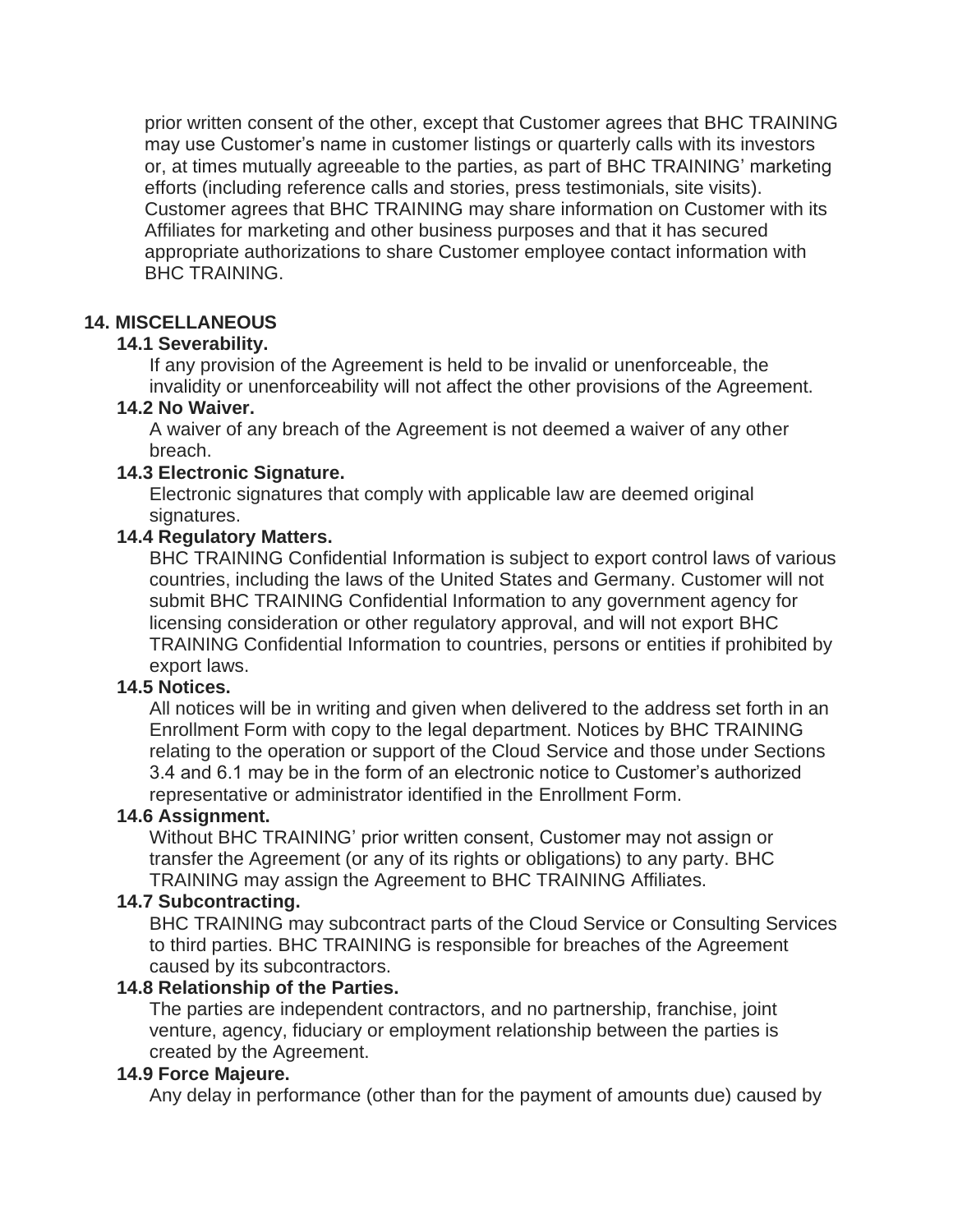conditions beyond the reasonable control of the performing party is not a breach of the Agreement. The time for performance will be extended for a period equal to the duration of the conditions preventing performance.

### **14.10 Governing Law.**

The Agreement and any claims relating to its subject matter will be governed by and construed under the laws of the Commonwealth of Pennsylvania, without reference to its conflicts of law principles. All disputes will be subject to the exclusive jurisdiction of the courts located in Philadelphia, Pennsylvania. The United Nations Convention on Contracts for the International Sale of Goods and the Uniform Computer Information Transactions Act (where enacted) will not apply to the Agreement. Either party must initiate a cause of action for any claim(s) relating to the Agreement and its subject matter within one year from the date when the party knew, or should have known after reasonable investigation, of the facts giving rise to the claim(s).

#### **14.11 Entire Agreement.**

The Agreement constitutes the complete and exclusive statement of the agreement between BHC TRAINING and Customer in connection with the parties' business relationship related to the subject matter of the Agreement. All previous representations, discussions, and writings (including any confidentiality agreements) are merged in and superseded by the Agreement and the parties disclaim any reliance on them. The Agreement may be modified solely in writing signed by both parties, except as permitted under Section 3.4. An Agreement will prevail over terms and conditions of any Customer-issued purchase order, which will have no force and effect, even if BHC TRAINING accepts or does not otherwise reject the purchase order.

#### **Glossary**

- **1.1 "Active Users"** is a pricing metric that measures each User that logs into the Cloud Service in a calendar month; Customer is not authorized to exceed the number of Active Users licensed hereunder in a calendar month. For clarity, once a User becomes an Active User for the thirty-day period, there is no limit to the number of times they can log in within that thirty-day period.
- **1.2 "Affiliate"** of a party means any legal entity in which a party, directly or indirectly, holds more than fifty percent (50%) of the entity's shares or voting rights. Any legal entity will be considered an Affiliate as long as that interest is maintained.
- **1.3 "Agreement"** means collectively, this GTC along with the Enrollment Form referencing this GTC. Each Enrollment Form in combination with this GTC constitutes a separate Agreement between Customer and BHC TRAINING. If there is conflict between the terms of this GTC and an Enrollment Form, then the terms of such Enrollment Form shall prevail, but only with respect to the LMS Services licensed through that particular Enrollment Form.
- **1.4 "Authorized User"** means any individual to whom Customer grants access authorization to use the Cloud Service that is an employee, agent, contractor or representative of
	- (a) Customer,
	- (b) Customer's Affiliates, and/or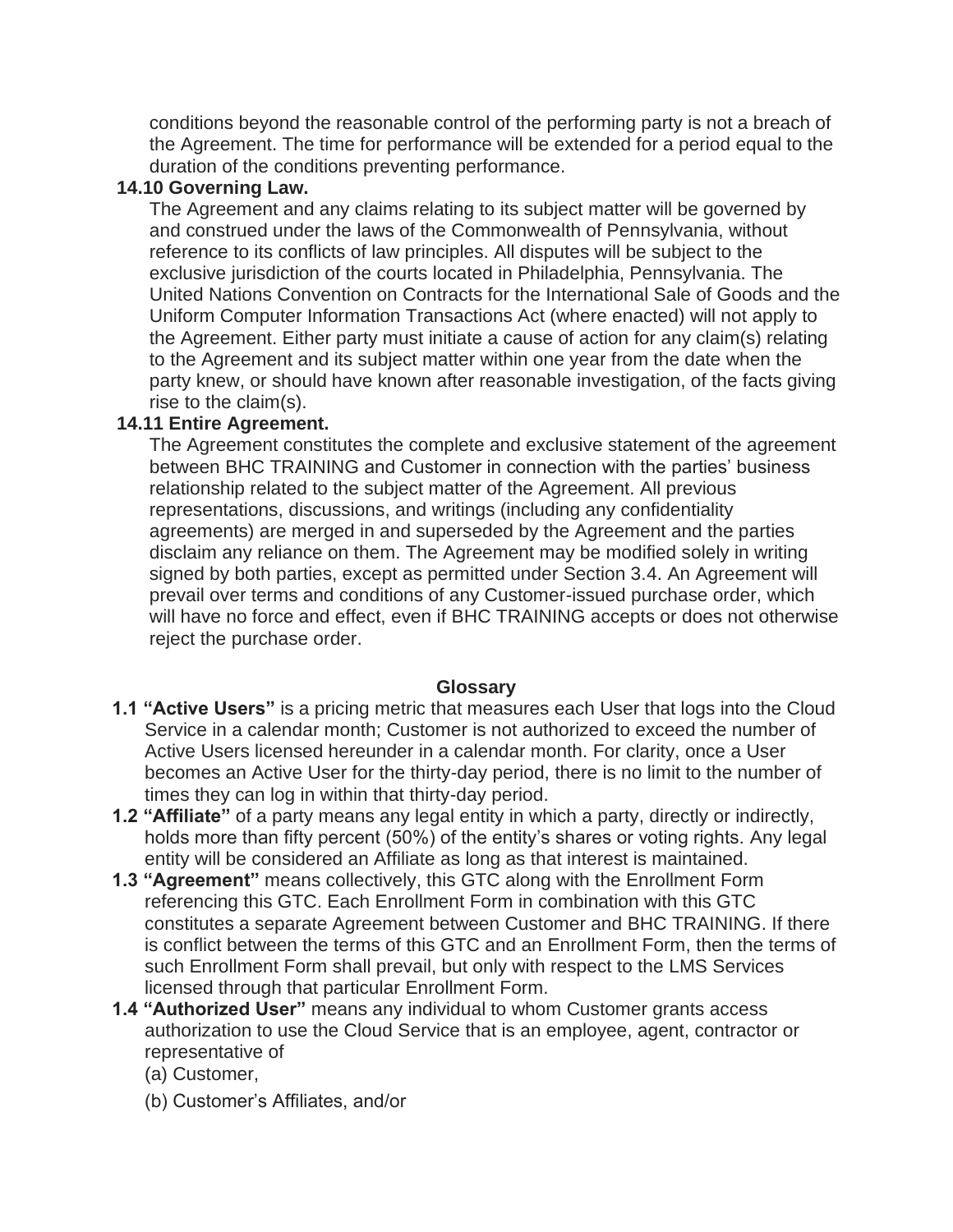(c) Customer's and Customer's Affiliates' Business Partners.

- **1.5 "Business Partner"** means a legal entity that requires use of a Cloud Service in connection with Customer's and its Affiliates' internal business operations. These may include customers, distributors, service providers and/or suppliers of Customer.
- **1.6 "BHC TRAINING Content"** means Content and Learning Resources created by or for BHC TRAINING, or otherwise provided by BHC TRAINING to Customer. Unless excepted, "BHC TRAINING Content" is included in each reference to LMS Services in this Agreement.
- **1.7 "BHC TRAINING Policies"** means the operational guidelines and policies applied by BHC TRAINING to provide and support the Cloud Service as incorporated in an Enrollment Form.
- **1.8 "Cloud Service"** means any distinct, subscription-based, hosted, supported and operated on- demand solution provided by BHC TRAINING under an Enrollment Form. The term "Cloud Service" includes On-Demand Service (as provided in an applicable Enrollment Form), BHC TRAINING Content and Learning Management Systems.
- **1.9 "Cloud Materials"** mean any materials provided or developed by BHC TRAINING (independently or with Customer's cooperation) in the course of performance under the Agreement, including in the delivery of any support or Consulting Services to Customer. Cloud Materials do not include the Customer Data, Customer Confidential Information or the Cloud Service.
- **1.10 "Confidential Information"** means
- (a) with respect to Customer: (i) the Customer Data, (ii) Customer marketing and business requirements, (iii) Customer implementation plans, and/or (iv) Customer financial information, and
- (b) with respect to BHC TRAINING: (i) the Cloud Service, Documentation, Cloud Materials, BHC TRAINING Content and analyses under Section 3.5, and (ii) information regarding BHC TRAINING research and development, product offerings, pricing and availability.
- (c) Confidential Information of either BHC TRAINING or Customer also includes information which the disclosing party protects against unrestricted disclosure to others that (i) the disclosing party or its representatives designates as confidential at the time of disclosure, or (ii) should reasonably be understood to be confidential given the nature of the information and the circumstances surrounding its disclosure.
- **1.11 "Consulting Services"** means professional services, such as implementation, configuration, custom development and training, performed by BHC TRAINING' employees or subcontractors as described in any Enrollment Form and which are governed by the Supplement for Consulting Services or similar agreement.
- **1.12 "Content"** means courseware content that is created or viewed within a Learning Management System (including, without limitation, artwork, images, text, audio, video, messaging, Internet links, software and other related creative elements and works of authorship).
- **1.13 "Customer Content"** means courses proprietary to Customer or a third party that Customer creates, launches or administers in the Litmos LMS.